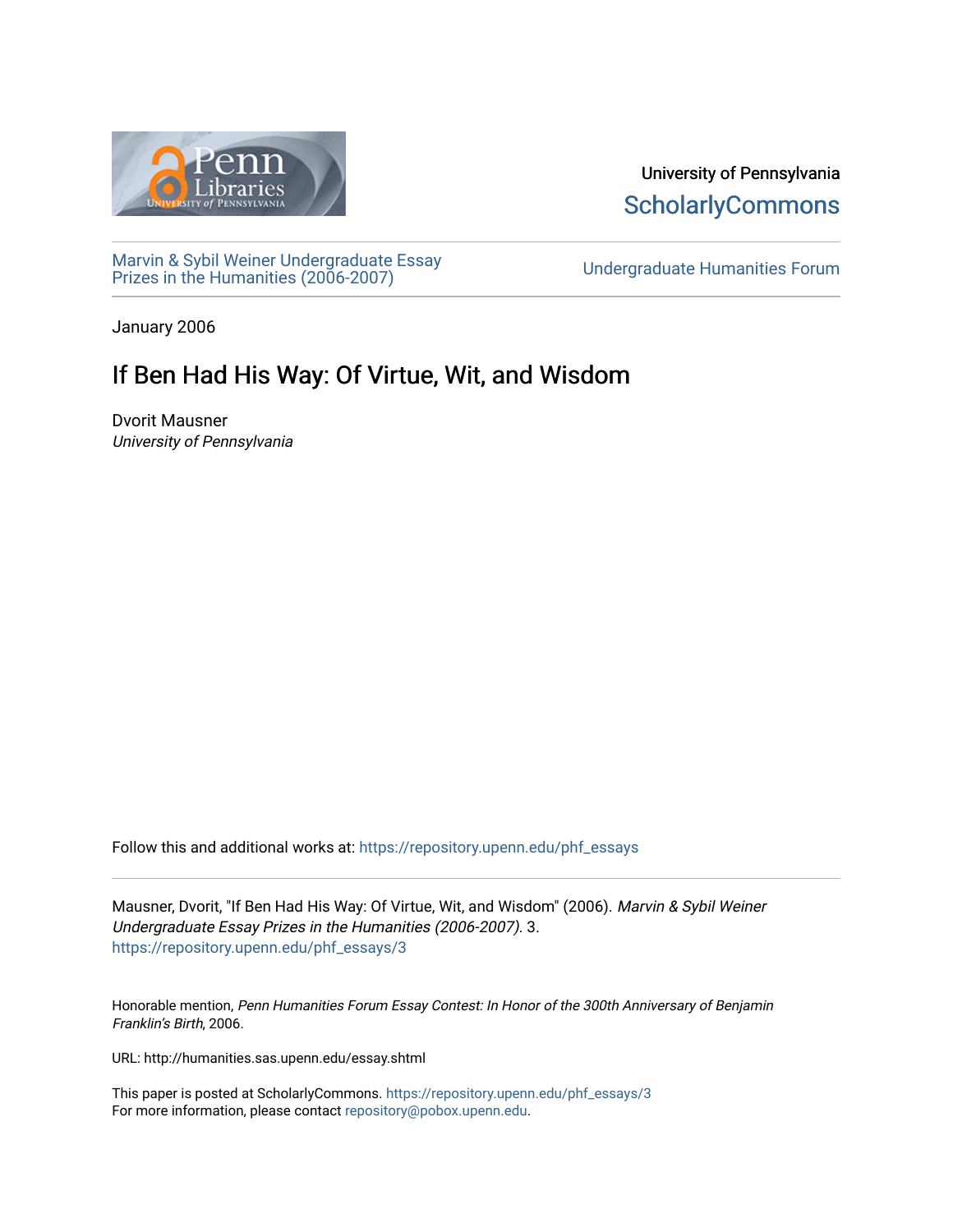## If Ben Had His Way: Of Virtue, Wit, and Wisdom

## **Comments**

Honorable mention, Penn Humanities Forum Essay Contest: In Honor of the 300th Anniversary of Benjamin Franklin's Birth, 2006.

URL: http://humanities.sas.upenn.edu/essay.shtml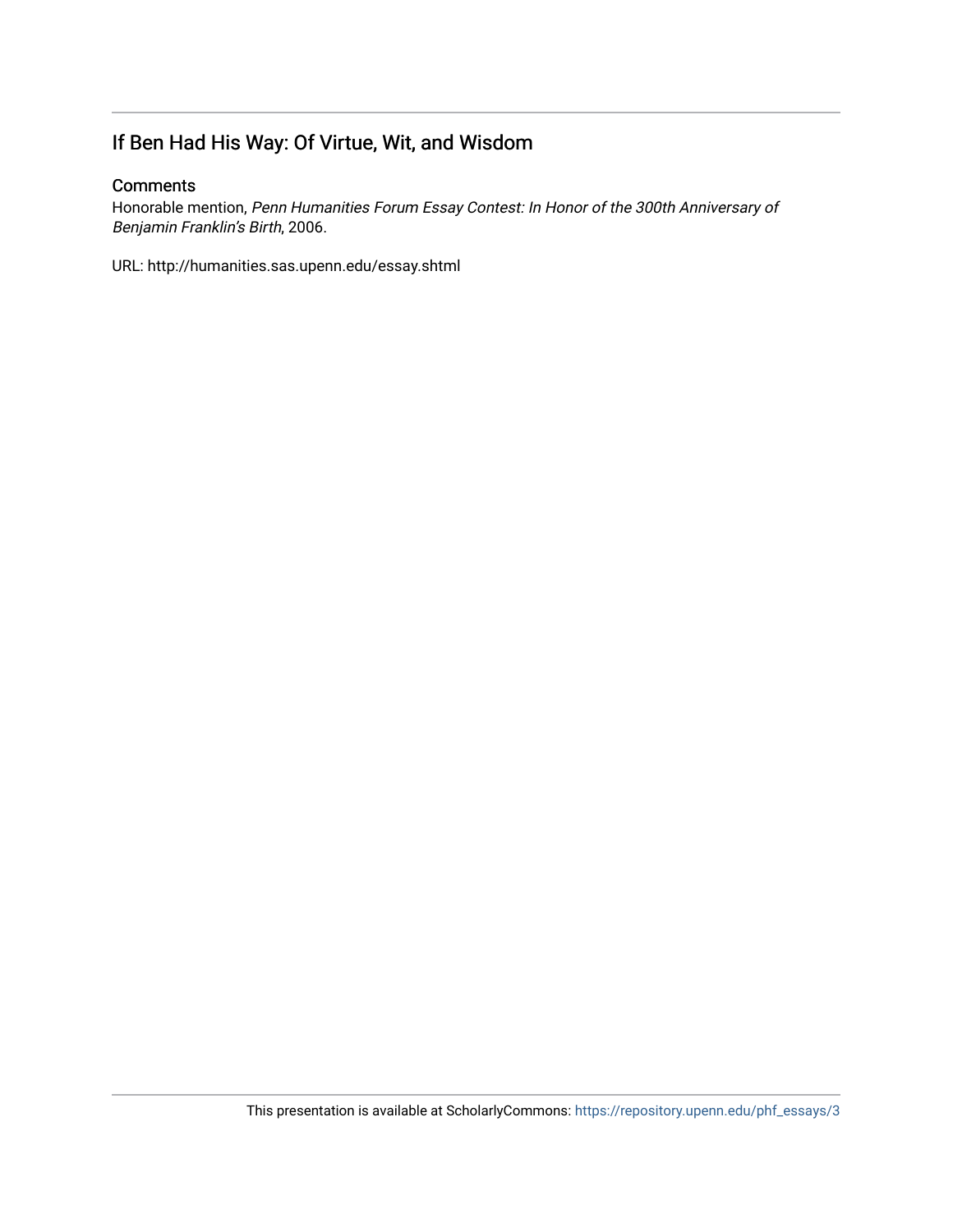## If Ben Had His Way: Of Virtue, Wit, and Wisdom by Dvorit Mausner

Three hundred years after his birth and the world is still talking. We just cannot get enough of Benjamin Franklin: the inventor, the author, the political figure, "the legend." Especially here in Philadelphia, a city indebted to Dr. Franklin for his innumerable contributions, I would say that "legend" might even be an understatement. He is at the iconic level that few ever attain. He is like Elvis or Tupac. You know, I could swear I even saw him flying a kite on College Green the other day. Frankly (no pun intended), I would not be surprised if he *was* still walking around somewhere. With all of the celebrations and memorials in his honor, it is as if he is alive and well, constantly being recreated and reinterpreted. At three hundred years old, I think it is safe to say that Dr. Franklin is now a character of epic proportions. Now, if I had my way, I would settle to be a character of haiku proportions, so he would probably be quite pleased with himself.

This summer, 2,566 copies of Dr. Franklin's autobiography went out to the incoming class of 2009 for the Penn Reading Project. This certainly extended Dr. Franklin's shelf life, both literally and figuratively, for another generation of eager young scholars. Although there is no guarantee that 2,566 copies were *read* by those eager young scholars, those that took the time might have been surprised. Unlike many historical figures, Dr. Franklin allows himself through his writings to be personable with the reader, vulnerable, and refreshingly witty. According to Franklin scholar David Morgan, Dr. Franklin's goal was to appeal to the masses: the semi-literate, the under-educated, or in other words, college freshman. So, it looks like "Ben had his way" on that one.

Maybe, though, it would serve the underclassmen better to read Poor Richard's Almanac, Dr. Franklin's annual anthologies of information and wisdom. Perhaps best remembered are the maxims lining the margins of those almanacs- recommendations and ruminations of everyday life that sometimes seem to apply better to college life than one would expect. For example, "Beer is proof that God loves us and wants us to be happy." I think, for some, that one is a particular favorite. Whartonites, maybe, could appreciate Dr.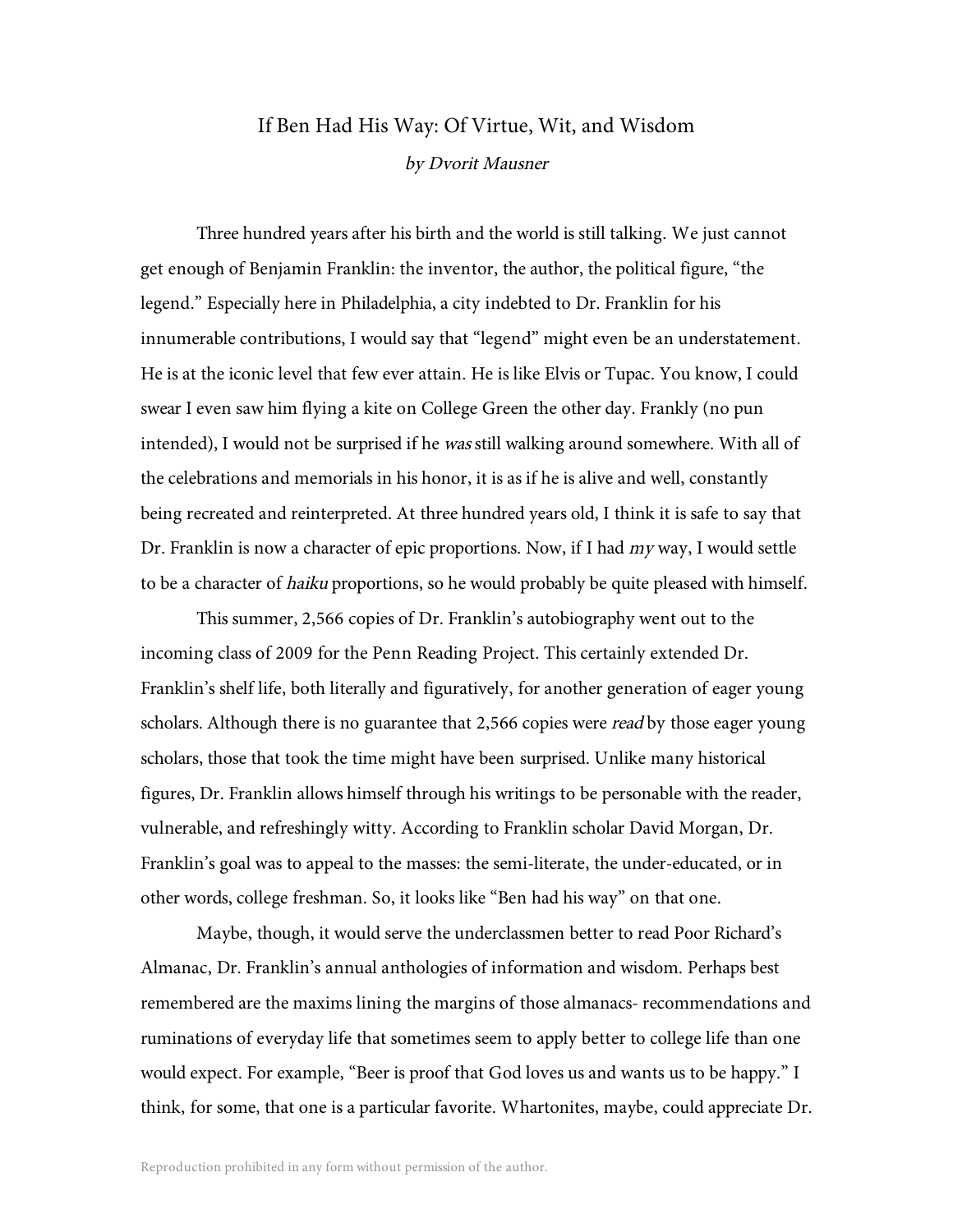Franklin's verse, "Nothing but Money, is sweeter than Honey." For us undergraduates heading his advice, one maxim seems to have slipped through the cracks: "Early to bed and early to rise makes a man healthy, wealthy, and wise." I think that one can wait until after graduation.

When reading Dr. Franklin's work, whether it be these maxims, his essays, his autobiography, or otherwise, I always get a sense that he is speaking to me, today, a current undergraduate at the University of Pennsylvania. Time magazine ran a feature piece on Dr. Franklin in 2003 entitled "The Amazing Adventures of Benjamin Franklin." I would like to share a quote from that article, which hits upon exactly what I mean to say, myself:

Benjamin Franklin is the founding father who winks at us. George Washington's colleagues found it hard to imagine touching the austere general on the shoulder… Jefferson and Adams are just as intimidating. But Ben Franklin… seems made of flesh rather than of marble, addressable by nickname… with eyes that twinkle from behind those newfangled spectacles. He speaks to us… not with orotund rhetoric but with a chattiness and clever irony that is very contemporary, sometimes unnervingly so.

Dr. Franklin was absolutely doing something right. He argued that neither the politicians nor the necessarily wealthy would strengthen our country, but rather the common folk, the middle class, and the masses. As their leader, he wrote directly to them, and today, it seems as though he has written directly to us- the students and leaders of tomorrow. Dr. Franklin wanted to be understood and endured, and certainly, in that sense, Ben has "had his way."

As a student here at Penn, it is easy to see just how often Dr. Franklin enters our classrooms. I learned in class just today no less that Dr. Franklin came up with Daylight Saving Time. Thanks to him, any given Philadelphia winter, if I ever am early to bed and early to rise, I will miss the sunset and beat the sunrise. What a peculiar idea. At least he also gave us electricity so that when I wake up to a black sky, I can switch on the light to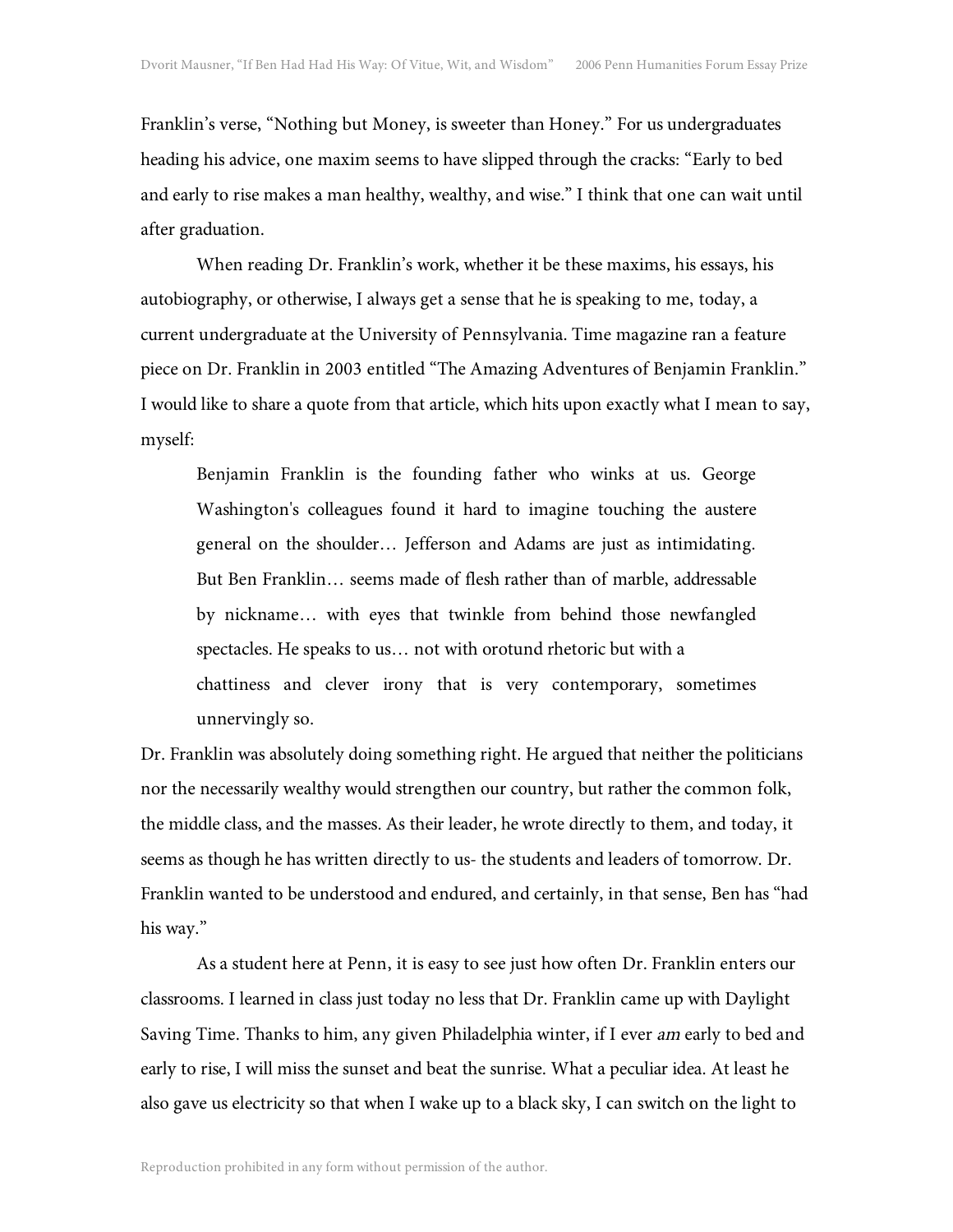read or, in my situation right now, to write about *him*! Although "Ben got his way" with the clocks, Arizona and parts of Indiana are still holdouts along with a few others. I guess Dr. Franklin could not win them all. Yet, for most of us, we have a reminder of his penchant for efficiency two times each year, predictable with or without his almanac.

Along with efficiency, Dr. Franklin decided early in life to strive to abide by quite a few virtues. One of his hardest to follow was Humility, added to the list of virtues only after a Quaker pointed out its absence. On Humility, Dr. Franklin said:

There is perhaps no one of our natural passions so hard to subdue as pride; disguise it, struggle with it, beat it down, stifle it, mortify it as much as one pleases, it is still alive and will every now and then peep out and show itself... [and] even if I could conceive that I had completely overcome it, I would probably be proud of my humility.

I imagine that today, Ben would not "have his way" with being humble. We have simply made the situation too difficult for him. He is our pride and joy in Philadelphia and at Penn and we have made that clearer than bifocal lenses. Among his many memorials, we have Franklin Field right here on campus. We have the Benjamin Franklin Scholars and the Benjamin Franklin Society. Perhaps you have visited the Benjamin Franklin Room in Houston Hall or the financial hub of the University in the Franklin Building. Academics use the Franklin Library Catalogue. On top of all that and more, someone recently leaked to the press that nearby 30<sup>th</sup> Street Station may soon be known as Benjamin Franklin Station.

I can only guess what may come next, and I think the possibilities are quite humorous (another of Dr. Franklin's virtues, by which I most personally like to abide). For example, I was joking with some friends that Independence hall could now be known as Benjamin Franklin Hall. The Liberty Bell could be renamed the Benjamin Franklin Bell. The Betsy Ross House? Now the Benjamin Franklin House. The Schuylkill River becomes the Benjamin Franklin Schuylkill River. We could go all the way and rename the University of Pennsylvania the University of Benjamin Franklin. Maybe then we would finally have some name recognition! Furthermore, Chestnut Street could become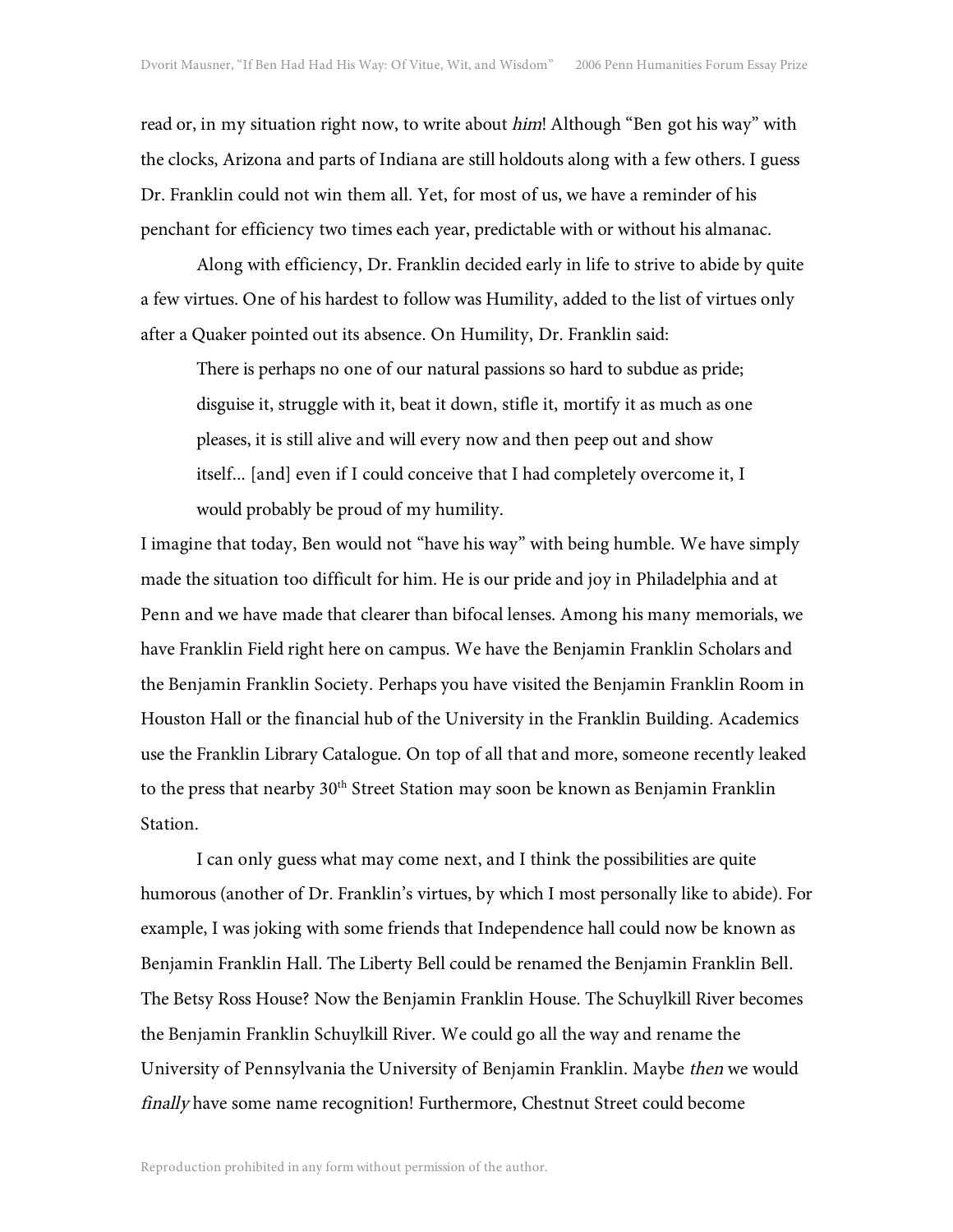Franklin Street, Walnut Street will be called Benjamin Street, and why not rename Spruce Street Benjamin Franklin Street? What if instead of shopping at Wawa and the Fresh Grocer we bought our groceries at BenWa and the Fresh Franklin? Moreover, to push the line just one bit farther, we can say to ourselves- Philadelphia? How about Frankladelphia? At that rate, I am sure no one could maintain a shred of humility. Oh, well. Maybe some virtues are not always as worth keeping as others.

Another of Dr. Franklin's virtues was the maintenance of a free press as a tool for democracy. He felt that a free press would avoid the tyranny of unchecked power and wrote that "there would be very little printed" if everything that was published avoided offending others. It looks like this year Ben definitely "had his way" within our student press. Despite uproars over some questionable and now infamous photos taken on campus, The Daily Pennsylvanian along with other local press went ahead and printed those photos right on the front pages in the name of free press. If these papers were concerned about offending people, given the commotion the story caused, there really would have been very little printed that day. And that week. And really that whole month, come to think of it.

The University's press again took its freedom and ran with the publication of Quake, the University's "first literary erotica magazine." University funding has helped to publish an "intellectual sexual discourse" where Penn community members may openly contribute and enjoy works pertaining to all "sexual matters." Many have questioned the fine line Quake may walk with pornography and a debate has been struck whether the University should continue its support. I think Dr. Franklin would stand up for both the DP and Quake in their respective instances of de-robed subject matter. He may have been very pleased to see that the young minds of today are still engaged in freedom of speech and expression. Furthermore, perhaps he would welcome Quake's appreciation and critique of love and romance, given that some believe he was quite the ladies man, himself. And, relating both to Quake's work and the DP's reporting, Dr. Franklin would note, as he did in his autobiography, that the "hard-to-be-governed passion of youth" may often draw one into unwanted "intrigues." So, who knows what may have been "if Ben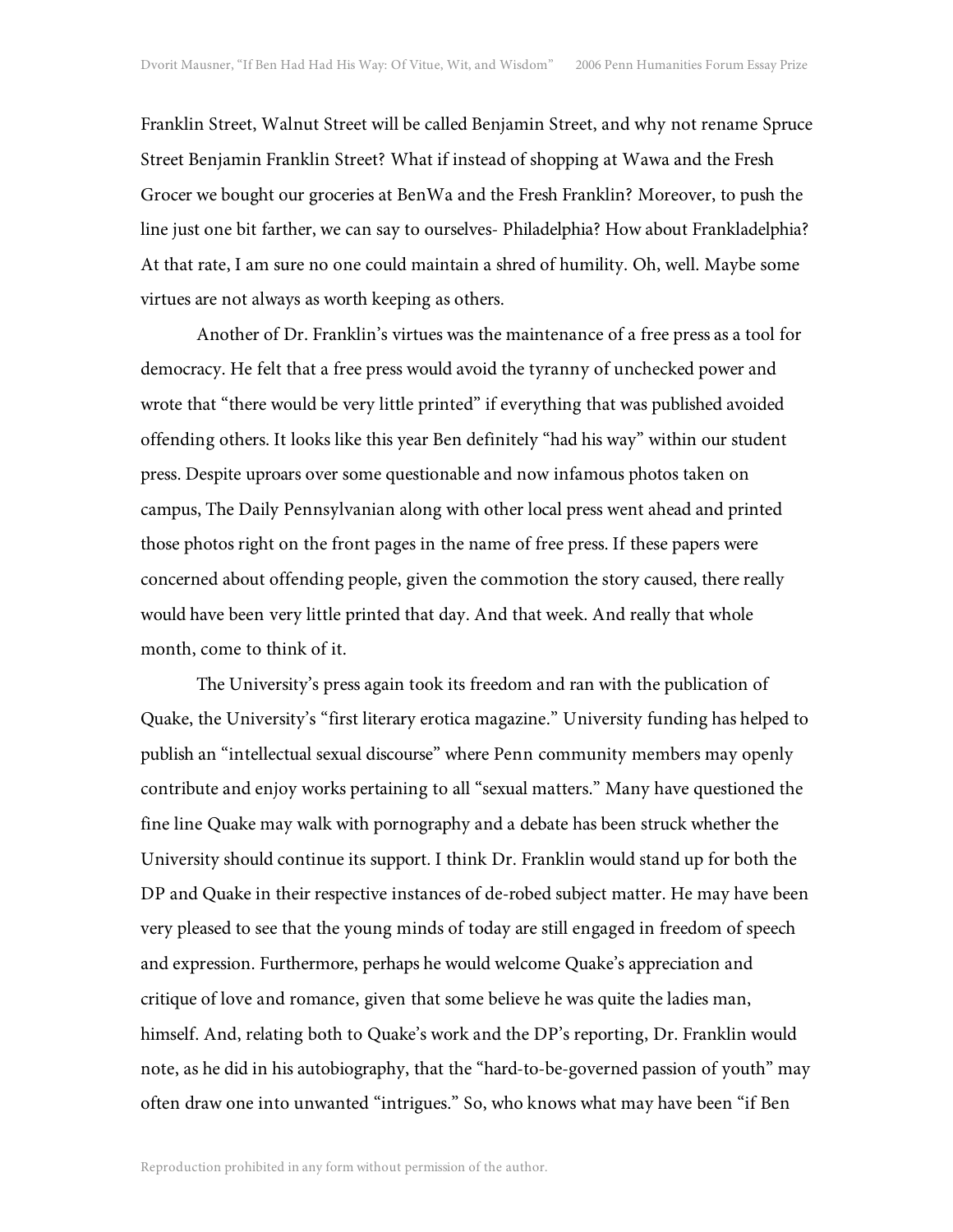had his way"? If he were still around today, maybe he would have picked up the latest issue of Quake… but would assuredly read it "just for the articles."

Tied right in with these issues of free speech was one of Dr. Franklin's most beloved virtues- tolerance. Dr. Franklin's dedication to *religious* tolerance, especially, pushed the matter right to the forefront of American thought during the creation of our country. In fact, what brought him here in the first place was his dissatisfaction with the orthodoxies of Boston. When he arrived in Philadelphia, he found Lutherans, Moravians, Quakers, Jews, and even Calvinists, all together in the City of Brotherly Love. His appreciation for this diversity led him to advocate the importance of the separation of Church and State, creating an egalitarian political space for all. Some would argue that were it not for his persistence on the matter, that separation might not have been so clearly detailed in the Constitution nor in his "Proposals Relating to the Education of Youth in Pennsylvania," which led to Penn's founding as the first non-sectarian institution of higher education. Just as the Founding Fathers had to grow to understand Dr. Franklin's ideas, today it still holds true that tolerance will only be learned through a proper education. Although the specific tolerance that he spoke of may not have encompassed all of the types of diversity that we encounter today, Dr. Franklin's convictions towards open-mindedness were so strong that they would certainly cross all boundaries between neighbors, whether they are religious, ethnic, class-based, languageoriented, or racial borders.

To that end, the University is currently debating a cross-cultural analysis requirement to be added to the College's general requirements. Some students have been advocating the addition of a United States cultural analysis to address the increasing diversity not only on an international scale but locally, as in our own West Philadelphia neighborhood. This neighborhood—and indeed the whole City—is incredibly different from when Franklin made his famous walk down Market Street. For the three years I have made Philly my home, the population and landscape has already changed, let alone in the two-hundred years since Dr. Franklin lived here. I think he would be thrilled to see that on all scales, students and faculty are insistent that tolerance be continuously instilled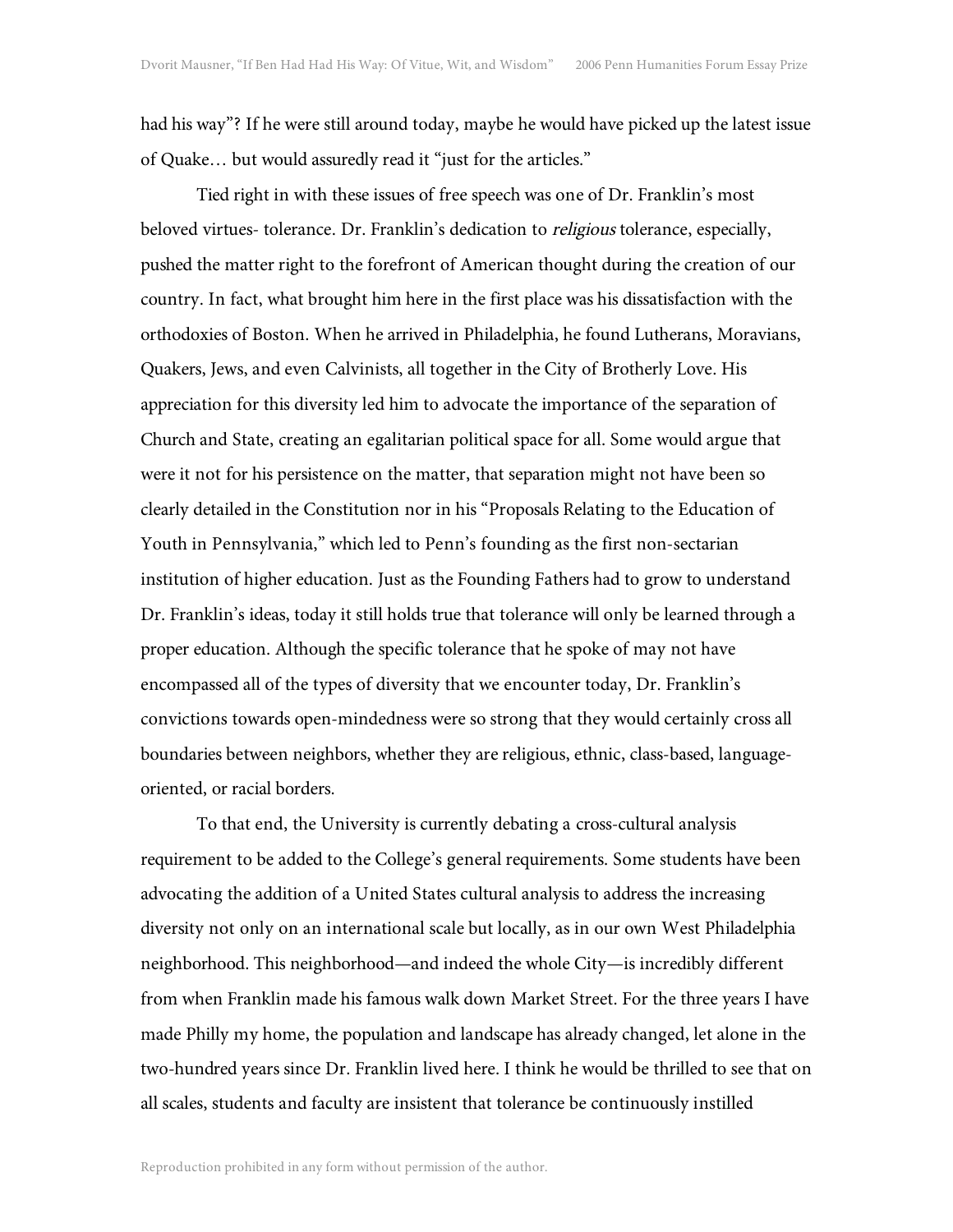through the teaching of all cultures. "If Ben had his way," he would be sure that everyone else would have his or her way, too. However, each way would be a right way, and those ways would mingle and improve each other down the path of unconditional acceptance and common-good.

Along with the education of tolerance and religious freedom, Penn does an excellent job preserving the other tenets of a liberal arts education as outlined in Dr. Franklin's "Proposal." Dr. Neil Rudenstine, President Emeritus of Harvard University, recently supported these tenets at President Gutmann's inauguration. He recalled that Penn instilled "a new conception of higher education on this continent: one that was more daring in its intellectual openness and its reach, with an extensive and adventurous curriculum that was as modern as it was classical." One tenet that was fundamental to Penn's creation was the belief that an education should be useful. Dr. Franklin wrote:

It would be well if [students] could be taught every thing that is useful and every thing that is ornamental: But art is long, and their time is short. It is therefore proposed that they learn those things that are likely to be most useful and most ornamental, regard being had to the several professions for which they are intended.

My grandfather would love this. For every biology class I take, he will want to know if I am going to put it to good use and become a doctor. For every pre-law course I attend, my grandmother will ask about its utility for when I become a lawyer. Meanwhile, I am currently more interested in the "ornaments" as I explore my free-elective options. Despite a major embedded in the hard sciences that will one day serve me well, I am also taking a seminar on the logic of collective action and another seminar all about Caribbean music. My liberal education has given me the opportunity to tutor third graders through a literacy program, to decipher formal linguistics, to improve my conversational Spanish, and to engage the culture of hip-hop. Though not necessarily applicable to traditional careers or vocations, each of these classes has generally made me a better-rounded person, "preventing… [the] consequences that would attend a general ignorance among us," Dr. Franklin had advised. Dr. Rudenstein agrees that a Penn education was founded on "an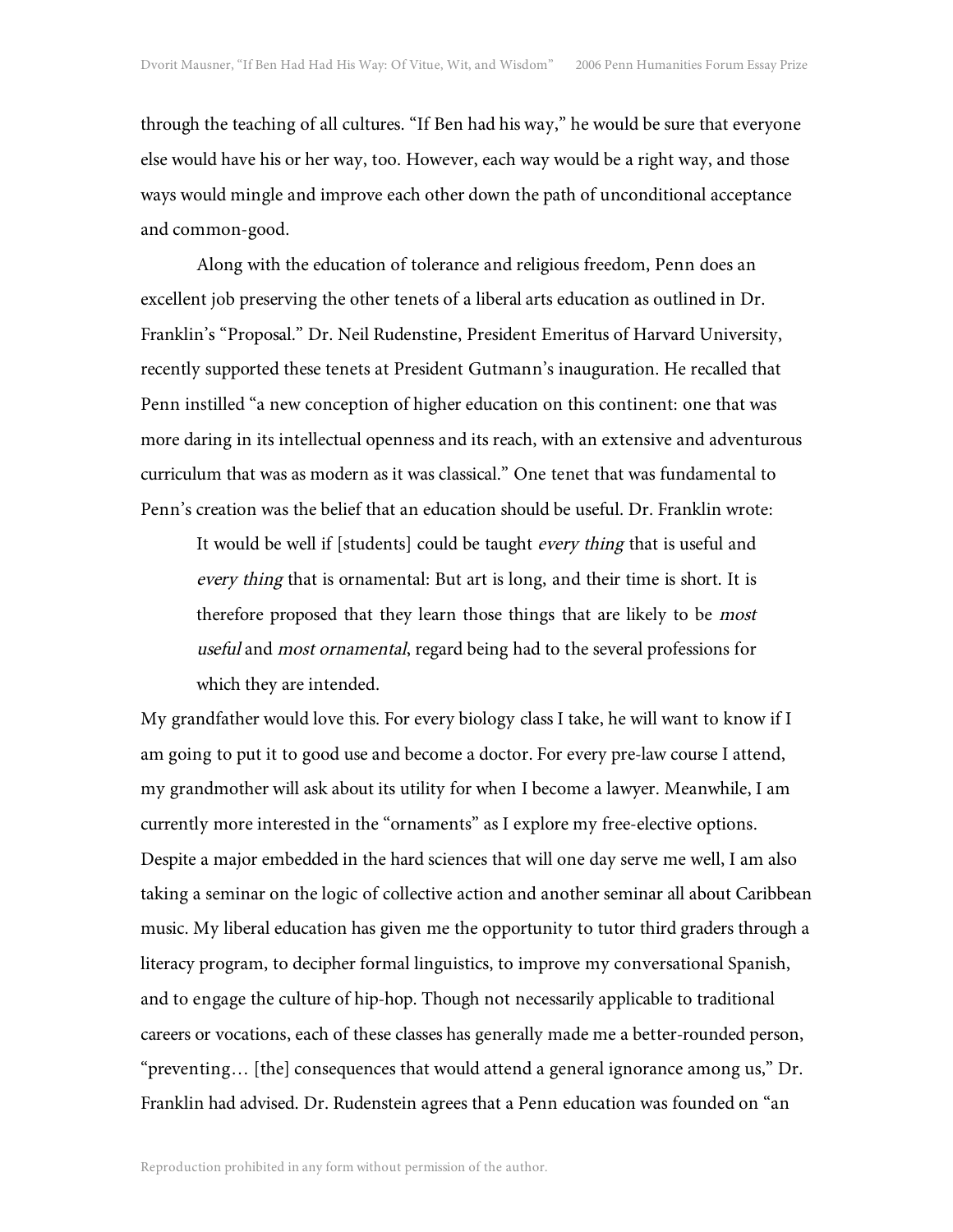approach to education that was concerned to encourage the practical application of knowledge for the public good, as well as to pursue the discovery of significant new knowledge, irrespective of any obvious utility that it might have."

But what of the irrationality of taking such a variety of instruction entirely at odds with my own future? Is this not at conflict with a general practicality? My grandparents may argue that my course selections are unreasonable if I am going to be the best doctorlawyer of all time. But Dr. Franklin again comes to my rescue. We are all reasonable beings, he says, and, "So convenient a thing it is to be a *reasonable creature*, since it enables one to find or make a reason for every thing one has a mind to do." Therefore, for example, while my grandfather really detested the hip-hop culture class I took last semester, now I can reasonably say to him, "But Grandpa, if I had not taken that course, how would I have ever been able to begin this essay with a reference to Tupac?" That sounds like a reasonable argument to me. And if he does not buy it, that is okay. I am content knowing that my liberal education throughout my time here at Penn has been very well spent improving my intellect both in practical ways and ornamental waysaccording to Ben's way.

As far as improvements go, Dr. Franklin, like myself, was also quite dedicated to self-improvement. With less than two years of formal schooling, and having come from a poor family, he managed to become one of the most respected, knowledgeable, and influential people in Western history. Dr. Franklin teaches us the importance of dedication and persistence as well as a belief that one can improve one's self and consequentially one's environment. This University itself exemplifies these principles so well, one might almost believe that Dr. Franklin had founded the place! I see Penn's efforts of self-improvement first hand over at the Penn Fund where I have worked since sophomore year. We are located, coincidentally in the aforementioned Franklin Building. My team of student callers reaches out to alumni and friends of the University to maintain contact with them and to accept pledges of support for our unrestricted undergraduate giving fund. As a team leader, my job is to be sure that our callers are doing their best to remind those on the other end all about the improvements here at